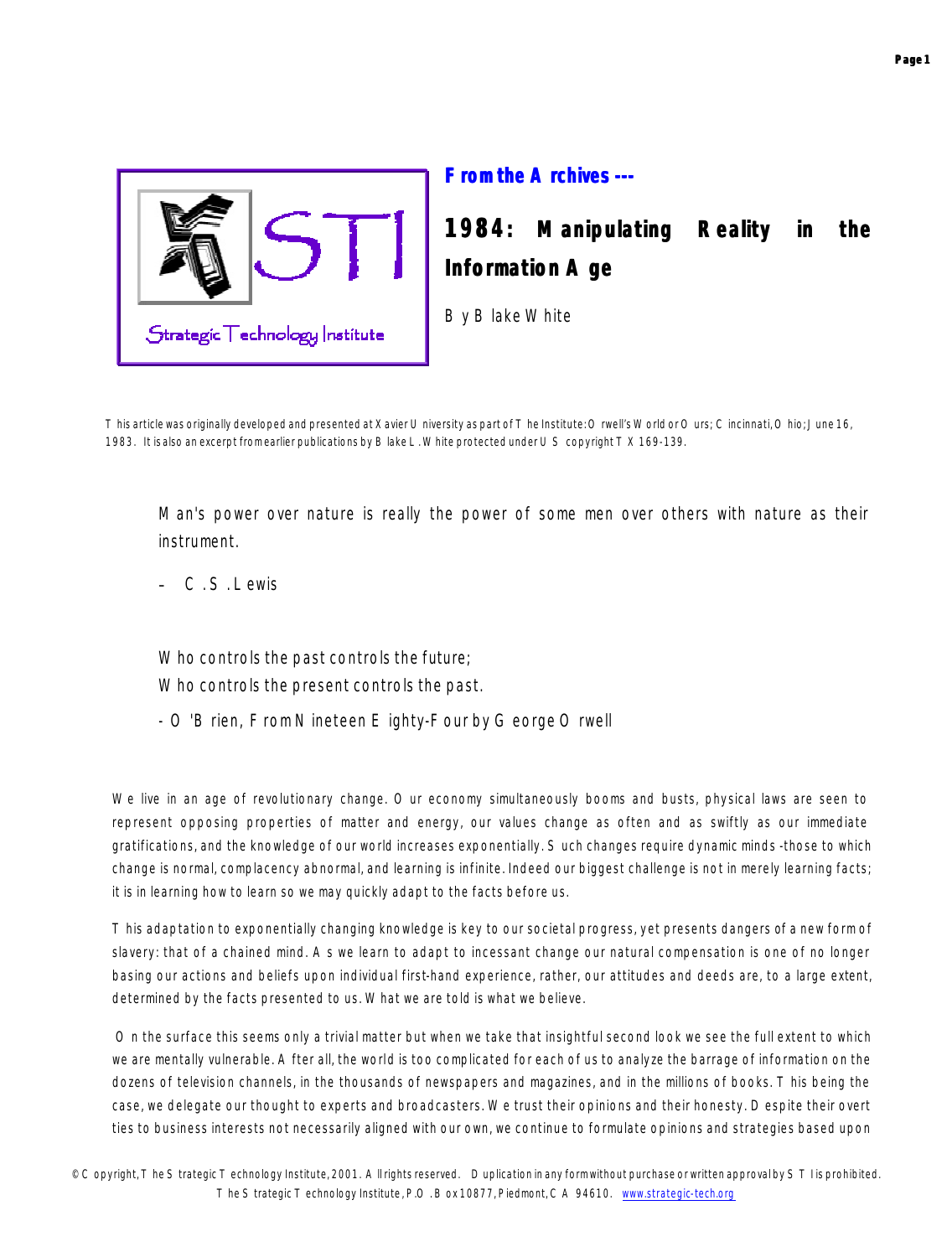our trust of the media. It is this blind trust that makes us vulnerable to manipulation. Uncritical thought is our new chain, the mass media and high technology's isolationist, paperless, faceless interactions our new overseers and the globally present power structure is our master.

Dependency upon the media and databanks for information is, in itself, not an indictment of those sources. It is the degree to which their potential misuse can distort our view of reality that is so frightening. When we consider the vastness of the audience, the impact of visual imagery, the dependence upon sole agencies (or collaborative entities that present the same view), the movement toward standardized language, and the potential not only for mass distribution of persuasive propaganda but the ability of the power structure to enforce behavior consistent with their propaganda, it becomes clear that an unenlightened citizenry walks "zombie like" into mental slavery when it avoids this issue.

Not only have we been warned of this imminent danger by political activists over the past three decades, but almost forty years ago an Englishman, George Orwell, wrote a scathing attack on the tendency of modern societies to merge toward thought control in his prophetic novel, *Nineteen Eighty-Four.* Orwell, a man of the Left who criticized the Left, warned of the extremes of ultimate power and its subsequent abuses. His totalitarian world of Oceania drew a striking resemblance to his world of 1948 and our world of 1984.

In Oceania, ignorance is strength. The prevailing aristocracy is not one of "old money" or family ties, rather it is one made up of bureaucrats, scientists, technicians, trade-union organizers, publicity experts, sociologists, teachers, journalists, and professional politicians. These people whose origins lie in the salaried middle class are the new power brokers. Having been shaped by the barren world of monopolized industry and centralized government, they ruled with a lust for power for its own sake and with full awareness of their tyranny. The Party, as they are called, chose to exhibit themselves to the world in the quise of Big Brother, the fictional benevolent dictator. The infallible social rule was not the traditional fatherto-son type, but based upon the persistence of a certain world-view and a certain way of life imposed upon society by force or fraud.1

Oceania's Party rules by force in that it surpasses dictatorial regimes by its frequent, almost complacent, use of surveillance techniques like the omnipresent telescreens that watch every waking, sleeping, and yes, even excreting action. The Party enforces its will upon the minds and bodies of the populous. The super efficient Thought Police know every move, monitor every pulse, scrutinize every facial expression, and punish with torture and death, every "Thought Criminal."

To The Party, reality is not external. Reality exists in the human mind, and nowhere else. "Not in the individual mind, which can make mistakes, and in any case soon perishes; only in the mind of The Party, which is collective and immortal," as the interrogator O'Brien insists. Whatever The Party holds to be truth is truth. In Orwell's world, it is impossible to see reality except by looking through the eyes of The Party. If torture is what it takes to empty the individual's mind and fill it with this ideology, then so be it.1

We live in a world where our 1984 is not as overtly totalitarian as Orwell's. We are not constantly under surveillance, forcefed a party line, made mindless by trivial, mentally dulling TV programming, or tortured into not only actions, but also beliefs; or are we?

Our world of 1984 is one of three superpowers constantly in a state of readiness for war, as were Orwell's Oceania, Eastasia, and Eurasia. This constant preparedness is one of basic standoff since no power dare attack the other. However, war preparations drive our economies and keep the people in constant fear of the opposing forces, thus in a contrasting, perverse way, we reinforce constant love for "what America stands for."

We are taught to believe in the country's ideals from childhood. Our blind pledges of allegiance to a symbolic flag, rather than to people, are no better than Orwell's depiction of blind loyalty to The Party with Big Brother as the flag. We are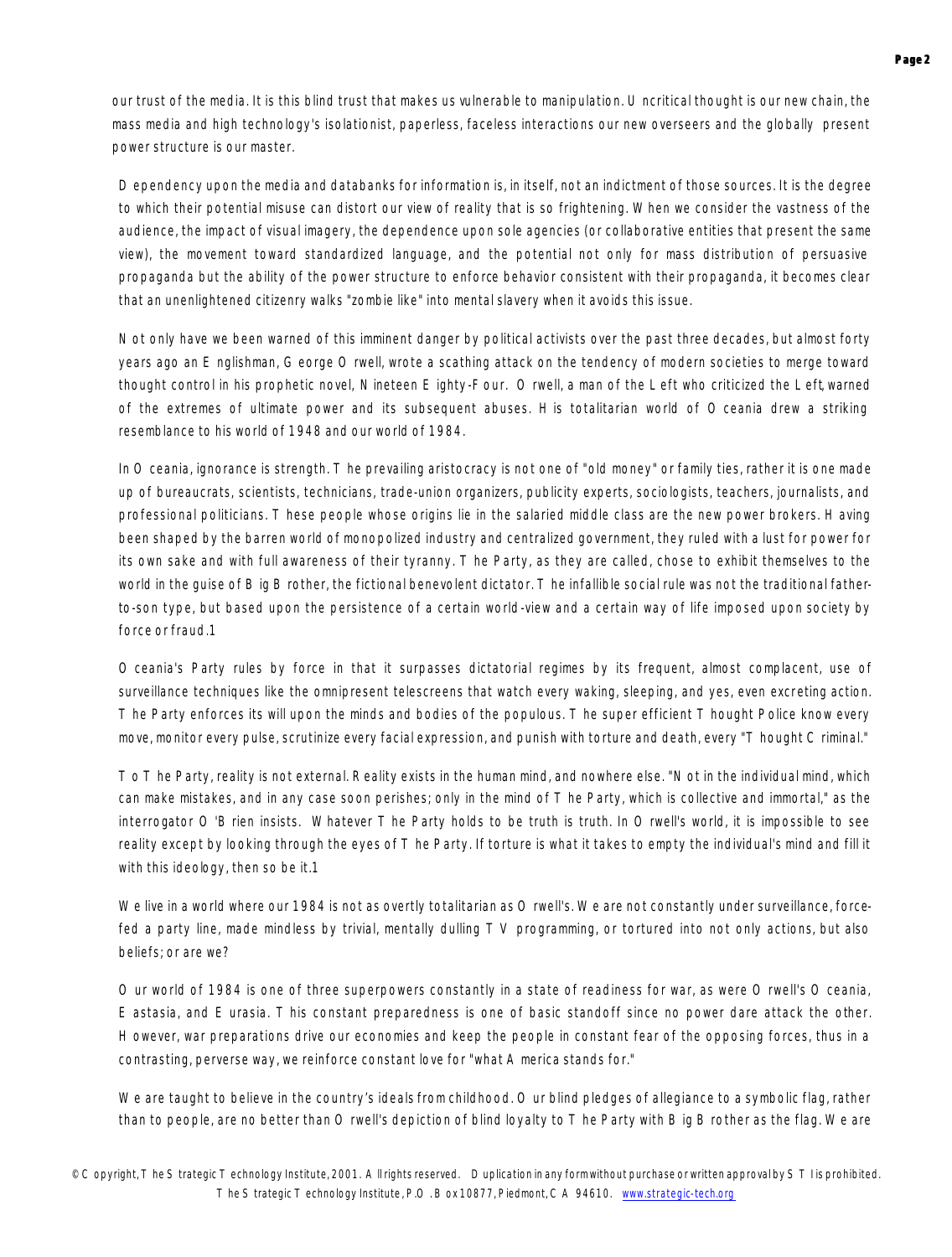propagandized and reinforced, not with torture as in *Nineteen Eighty-Four*, but mentally dulled into cooperation by the "good life" of materialism as Aldous Huxley presented in his *Brave New World*.2

Therein lies our danger. We face a battle on dual fronts. On the one hand, we are taught to seek immediate material gratification and praise our country for being so good to us; on the other, this gratification further entrenches us in the slavery of debt and replacement due to obsolescence, and distracts us from the reality of the cesspools of power, the inequities of the economy, and the mindlessness of our consumer-oriented society.

Our automatic beliefs and actions will probably continue as society enters the Information Age. Like Oceania, our economy is becoming increasingly driven by communications and information. Since the outnumbering of blue- collar workers by white collar-workers in 1956, industrial America has been giving way to a new society, where, for the first time in recorded Western history, most of the working population is employed in the manipulation of information rather than the production of goods.3 A century ago, fewer than 10 percent of the American labor force were doing information related work. Now more than 50 percent are engaged in it.4 A recent projection by US News & World Report sees the service and information sector employment rising to 86 percent by the year 2000, surpassing manufacturing's 11 percent and agriculture's paltry 3 percent.5

Our world of 1984 and beyond will be one of exploitation of communications. Computers that talk, televisions that pull in hundreds of channels and telephones small enough to be worn on the wrist but able to handle calls from nearly anywhere in the world are only a few aspects of the telecommunications explosion. Neighbors, relatives and co-workers will be linked through communications networks designed along the lines of today's cable television systems. Home entertainment will be greatly enhanced, with theatre-like  $T$  .V. screens providing sharper pictures from signals transmitted via satellite or cable. Entertainment, news, public service and educational transmissions from worldwide sources (with simultaneous translations of foreign broadcasts) will provide new choices for an increasingly isolated humanity.6

Advances in electronic technology will make the typical 21st century household an information center. From their living rooms people will be able to buy groceries, bank, shop for clothing with electronic catalogs, and even buy and sell stocks.7 For the indefinite future, the home will remain the focal point of leisure activities. Advances in video technology will make media rooms commonplace. In such rooms, interactive, two-way cable channels, direct beamed satellite broadcasts and videodiscs will be enhanced by laser holography that can create three-dimensional images of oceans, jungles, island paradises, the Grand Canyon, or space travel in virtually every household. Holographic technology can put the threedimensional image of a favorite singer, a museum exhibit, a ball game, or politicians into your living room. Plays, jazz concerts, and choirs could all be performed in the media room.8 On the horizon is experience cinema, where a 360-degree screen makes members of the audience feel as if they were in the middle of the picture.9

*DataSpace*, the invention of Nich9olas Negroponte of the Massachusetts Institute of Technology, is another exciting computer-video environment. While sitting in a comfortable armchair, one is able to command the walls of a room as display areas. *DataSpace's* data bank is organized to allow you to make imaginary journeys. The images on the walls move around your chair and appropriate sounds are generated over quadraphonic stereo.

Gordon Pask, co-author of Micro Man, relates his experience as he simulated a trip over MIT's campus and a bit of Boston. He states that the effect of hearing the noise of the baseball stadium on the right as he moved towards it, and on the left as he moved away, was "quite extraordinary." It is a strange world, rich in experiences that information systems can open up to us. Yet, *DataSpace* convincingly demonstrates how artificial the boundary is between factual reality and the reality of imaginary worlds. It allows you to combine fact and fantasy and blurs the distinction between them.9 As we move to the extreme of experience cinema -the "feelie" movie -where in a Huxley-like Brave New World setting, we may satisfy our need for human contact through artificial simulations.8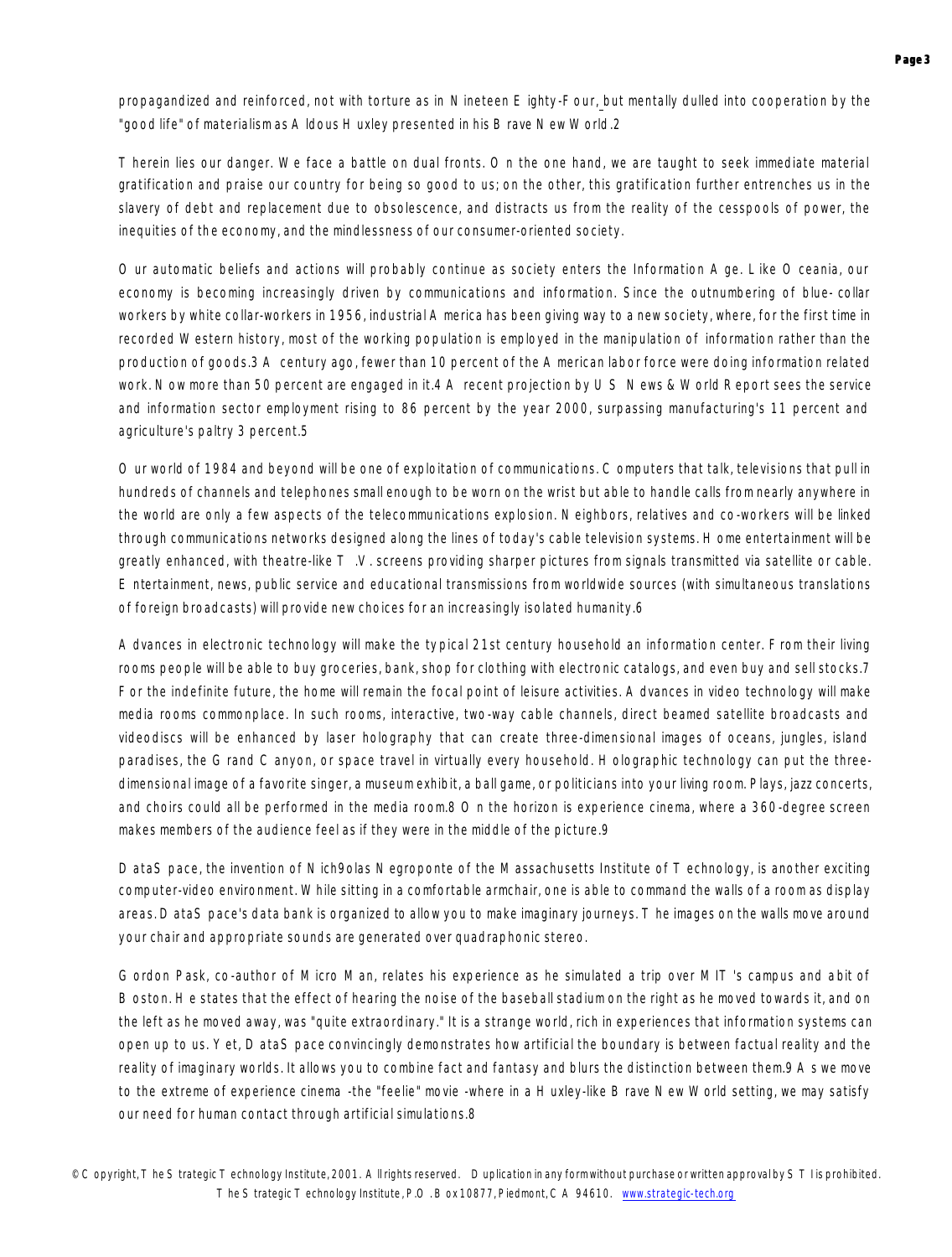Joseph Deken and Alvin Toffler talk of a time when we will inhabit "electronic cottages." Not only will we be entertained and informed at home, but we may actually work from home. As we become more dependent upon the high- tech information industries for employment, we reduce our tangible need to commute to offices. Toffler, author of the best selling futurist works, Future Shock, The Third Wave, and Previews and Premises, argues that since most new industries employ workers who handle information instead of things, most of their work could be done at home with existing technology.l0 In-home computer terminals, coupled with two-way cable TV and advanced telephones will allow information workers to further isolate themselves from the rest of society. Imagine, even the informality and social cohesiveness of the office coffee break will be shattered.

Deken, author of *The Electronic Cottage*, sees a retooling of conventional media to bring newspapers, magazines, encyclopedias, novels, plays, and stock quotes into the home by the use of computer networks and television.11 Instead of reading a newspaper, we would read the New York Times, via electronic terminals similar to TV screens. He also predicts, as has already happened, the tremendous increase in popularity of massive databanks. These electronic libraries allow people to retrieve data from constantly updated information sources that could include all the text in a 20-volume encyclopedia. Reference works, how-to manuals, popular fiction, and classics would be available to anyone with a computer terminal under this scenario.8

Each of these predictions shows a culture that is quickly moving toward a paperless and faceless society. Information will be extracted with minimal human interaction and so will transactions such as bill paying or minor purchasing. We are more reliant upon our technology than ever before. Information is seen as a critical resource in our lives and in the functioning of business enterprises. The faceless or non-human contact of our Information Age only enhances our vulnerability.

Dependence on databases to create and store reality of our transactions can be as dangerous as dependence on "feelie" TV for human companionship. Specifically, malicious or accidental destruction or corruption of databanks could virtually paralyze an enterprise. For example, a hospital database could be changed to result in a patient receiving the wrong medication. Leakage of military information could endanger national security. Erroneous information in an airline database could threaten passenger safety. The effect depends upon not only the information itself, but also on the improper action taken against it.12

Consider the case of Catherine Tarver, who the Privacy Protection Study Commission called a "welfare mother" from Washington State. Mrs. Tarver became ill and was hospitalized in the late 1960s. After reviewing a report by her caseworker that contained "derogatory contents," including allegations of child neglect, the Department of Public Assistance placed her children in temporary custody. A few months later, the Juvenile Court exonerated Mrs. Tarver and returned her children, but the caseworker's report remained in her file. Although Mrs. Tarver had her children back and was no longer on the welfare rolls, her file continued to contain this false, misleading, and prejudicial report. When she asked for a fair hearing to challenge the report, the Public Assistance Department rejected her request because the grievance was no longer directly related to public assistance. Her suit in a State court and even the Supreme Court failed to remove the report from her file.13

Such cases are common in the Information Society. They show our profound impotency when dealing with a computerized record keeping system. In effect, we are the pawns of the bureaucracy and just as Orwell's culture of Oceania deleted all references to political dissidents, making them "Unpersons," we too face the possibility of not existing in the records of machines.

Bills that were paid but not credited to our accounts have frustrated us all. We remember the embarrassment of checks that bounced while we knew that the deposit covered the check. We shudder at our helplessness when trying to correct all of the erroneous records in computers all over the country, due to a mistake by the bank or credit bureau. We have heard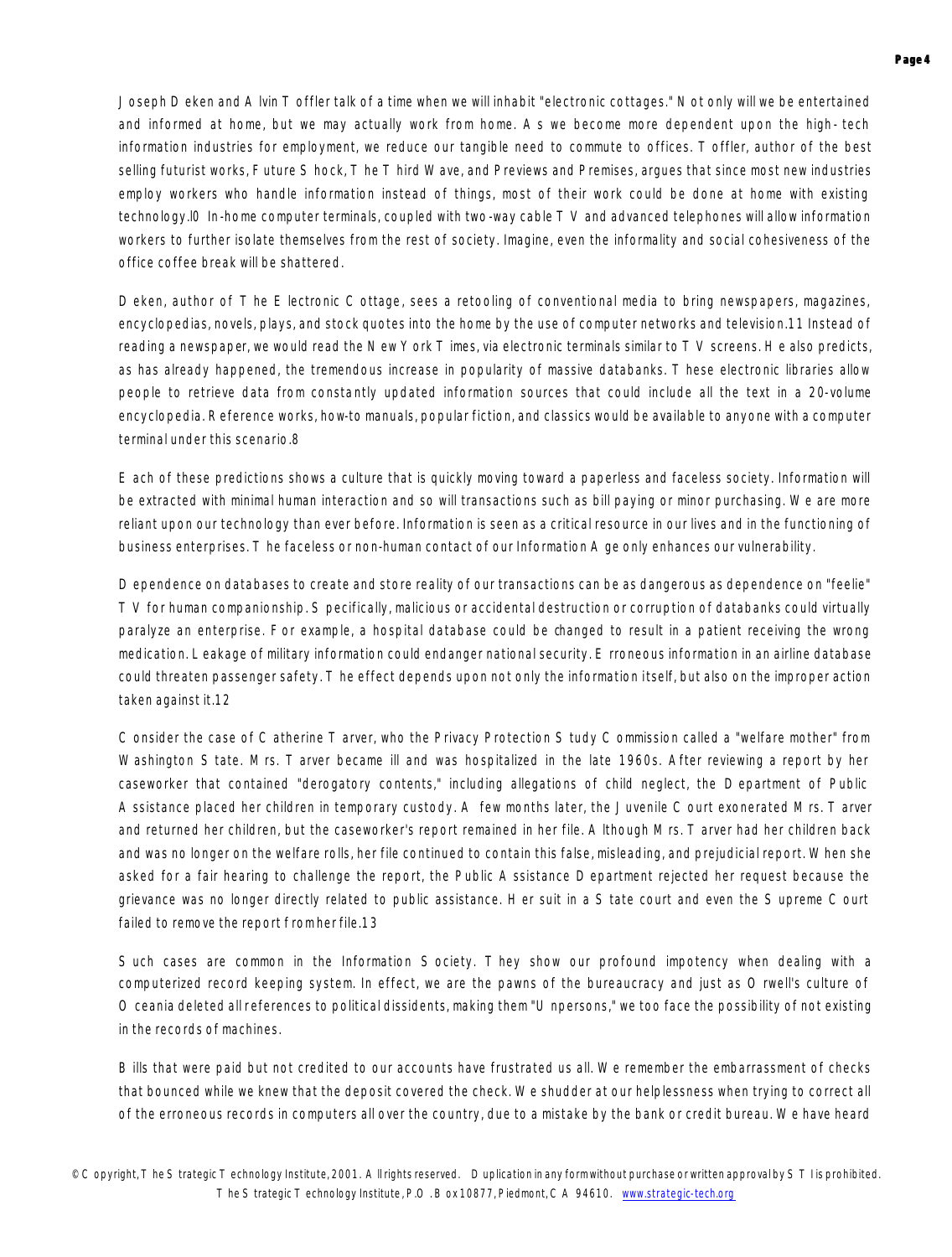of checks mailed to dead people and people, very much alive, being classified as dead. Orwell's Unperson was an accurate foreshadowing of our dilemma.

Even more inflammatory than the mistakes in databases is our utmost reliance upon them. Our economy, driven by computers, requires identification numbers, credit records, medical, dental, educational, criminal, and family records to be stored, matched, updated, and eventually purged. There is no other alternative. Today's economy runs on plastic credit cards. Even if you offer to prepay the rate in cash, just try to rent a car without a credit card. Once again we are vulnerable.

The ultimate threat to privacy and distortions of reality revolve around the use of our files by agencies to judge our creditworthiness, our insurability, our employability, educatability, and our desirability as neighbors or tenants. As the Privacy Commission points out, "The banking transactions of an individual give a fairly accurate account of his religion, ideology, opinion and interest. Moreover, the checking account emerges as an economic and social diary for many individuals." 13 This creates an enormous potential threat to the privacy and accuracy of our personal records in databanks, nationwide. Through maliciousness or accident we may become an Unperson, or at least an undesirable.

As we dash into the paperless society, with written records and receipts fading into the "inaccuracy of individual memories," as Orwell's Party would state it, the reality of our transactions, our lives, and the lives of others become flexible. Just as encyclopedias can be constantly updated online, so can our records. From the bureaucracy's perspective, our reality exists at its discretion.

Our society faces similar dangers of manipulated reality on the visual front. The fact that television has become more influential in our lives comes as no surprise. Most American homes have TVs. Indeed a great many have several sets and by the end of 1981, 20 million homes were wired to receive cable television. 10 By the end of this decade, industry experts expect that about 58 million homes - 61 percent of the nation's television households - will have access to cable service.14 And, the amount of time spent by each of us watching TV will probably continue to increase. (Currently, children watch an average of 5 hours per day, according to Ron Wilson, Vice President of WCET-TV, Cincinnati.)15

Television, as our primary means of mass communication, has a powerful impact upon our attitudes and perceptions of reality. It helps us watch the horizon for news that affects our lives, it helps society reach consensus on social actions, transmit the culture of our society to new members, entertain us, and sell goods and services.16 It is our most powerful medium, transmitting visual images, that remain in our memories forever and transforming values, attitudes and beliefs. As French media expert, Jacques Ellul puts it: [this] "propaganda is characterized by an institutional quality with techniques of psychological influence combined with techniques of organization and the envelopment of people with the intention of sparking action."17 So, propaganda, be it political, social, religious or commercial, seeks to influence behavior and beliefs. Combined with the powerful impact of the visual imagery of television, propaganda can be used to change our concept of reality, formulate new wants and desires, and even create whole new, sometimes fake, realities.

Consider how we were programmed to fear and hate China during the Vietnam and Korean wars. Taiwan was the friend, Red China the enemy. Suddenly, improved relations during the Nixon and Carter Administrations changed our enemies from Red China to the friendly Peoples Republic of China. No longer was China the enemy. Recently, the Reagan Administration changed policies and once again our relations with China are on a down hill slide. The point here is one of formations of attitudes and the amazing 180-degree turns that propaganda facilitates.

In *Nineteen Eighty -Four*, Orwell's Oceania, similarly, cannot make up its mind with whom it is at war. One day Eurasia is the enemy, Eastasia the ally. The next day the reverse is true. Amazingly, propaganda triumphs as the populous of Oceania quickly changes attitudes without actually noticing it.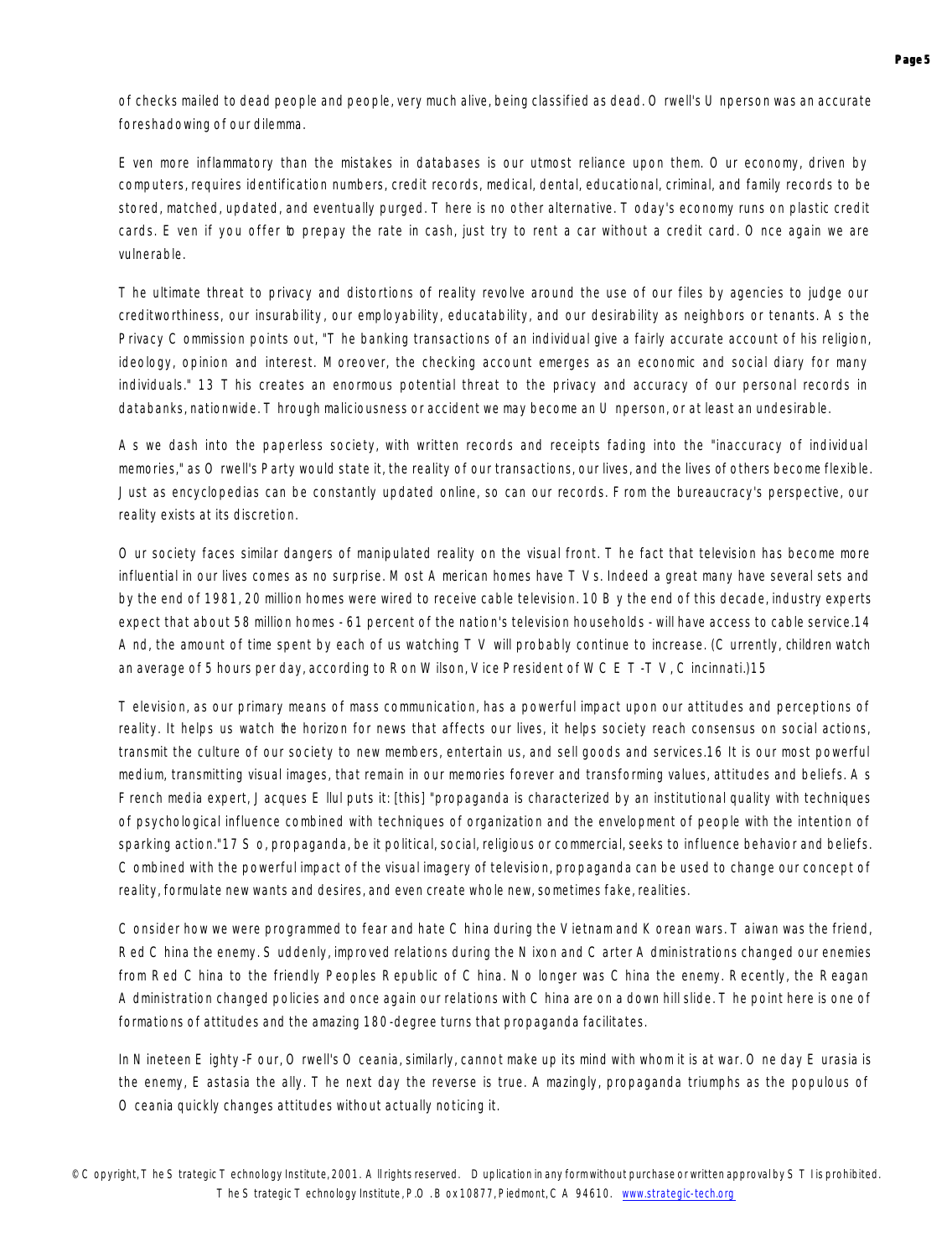Another example of propaganda with an Orwellian flair is our creative manipulation of accounting figures. One month, recession is destroying the economy, the Gross National Product is down, productivity slips, interest rates are high, inflation is in double digits, and unemployment over 10 percent nationwide and over 20 percent in the minority community. A change in accounting methods coupled with a few rousing Presidential speeches and reinforcement by the news media, and overnight we are expected to believe that there is no inflation, recovery is at hand, productivity increasing, and unemployment on a downturn. All of this while our groceries, rents, and utilities cost more than yesterday and 20 percent of minority America remains unemployed. What a farce! It approaches the incessant ravings of the news reporters in the fictional Oceania. One minute chocolate rations must be decreased to 20 percent, the next, Big Brother announces that productivity improvements allow him to raise the ration to 20 percent. If this sounds a little too familiar to you, take a closer look at the strange bedfellows that government and the media make. Consider how both the Argentines and the British claimed to be winning the Falklands War, or the eerie sense of despair that one gets as Capricorn One, the movie that fakes a moon landing, is watched, or the nightmare of War Games, where nuclear attack is simulated on computer monitors. Consider these and re-evaluate our vulnerability to distortions of facts through the media.

Propagandized media is also of extreme political importance. The 1960 Presidential election was the first test of television's power to create a political image. John Kennedy's youth, vigor and compassion was what America was looking for and TV helped portray that image. In The Making of The President, Theodore White explores this theme, and others, with insightful revelations on how television was crucial to the Kennedy campaign.18

Since then merchandising political candidates has been developed into a science. As embarrassing as it may be to a democracy, the fact is that 30 to 40 percentage points determining the outcome of a major election can be bought from public relations firms - firms not famous for their prudent selectivity or high ethical concerns. With better communications and computers these distorters of reality have increasing power to create candidates and to reach new heights, or depths, of subtle demagoguery. Starting with vast sums of money they can hire an actor, add makeup, program him with computerprepared script based upon the populace's latest fears (earlier induced by the same mass communications), and broadcast ten second film clips until the polls predict success.19

As easily as the media can create a candidate, so can it destroy one. When Vice Presidential candidate Thomas Eagleton was alleged to have been under psychiatric care, whether it was true or not, his political career was over. Frank Donner, formerly of the American Civil Liberties Union (ACLU), in his book, The Age of Surveillance shares depressing tales of character assassinations of mainstream and left wing black politicians of the 1960's. With their operations CHAOS and COINTELLPRO, the FBI and CIA performed domestic surveillance on over 10,000 individuals and over 100 domestic groups, including an outright, deliberate, prolonged attack on the reputation of Dr. Martin Luther King by his personal rival J. Edgar Hoover. Surveillance, phone taps, planted stories in newspapers, taped discussions, and forged letters were only a few of the tactics used b discredit black leaders. Revealing and fabricating everything from communist ties to sexual perversions, the FBI systematically attempted to destroy the credibility and effectiveness of this leadership.

According to Donner , J. Edgar Hoover used the media, through dirty tricks and sympathetic journalists, to carry out the character assassination of Dr. King with plans to replace him with a new black national leader, Samuel Pierce, currently in the Reagan Administration. When we consider the effectiveness of the media in creating candidates as effectively as desires for Jordache jeans, this plan is the vilest. In this scenario, we no longer pick our leaders. They are formed and sold to us in a way that we believe that we actually chose them.

The matter at hand is serious! The population of Orwell's Oceania never picked Big Brother as a leader. Indeed, he did not even exist, yet almost everyone loved and obeyed him. Thought control and media blitz are dangerous potentials in our Information Age. Awareness and a constant struggle for free thought must be waged.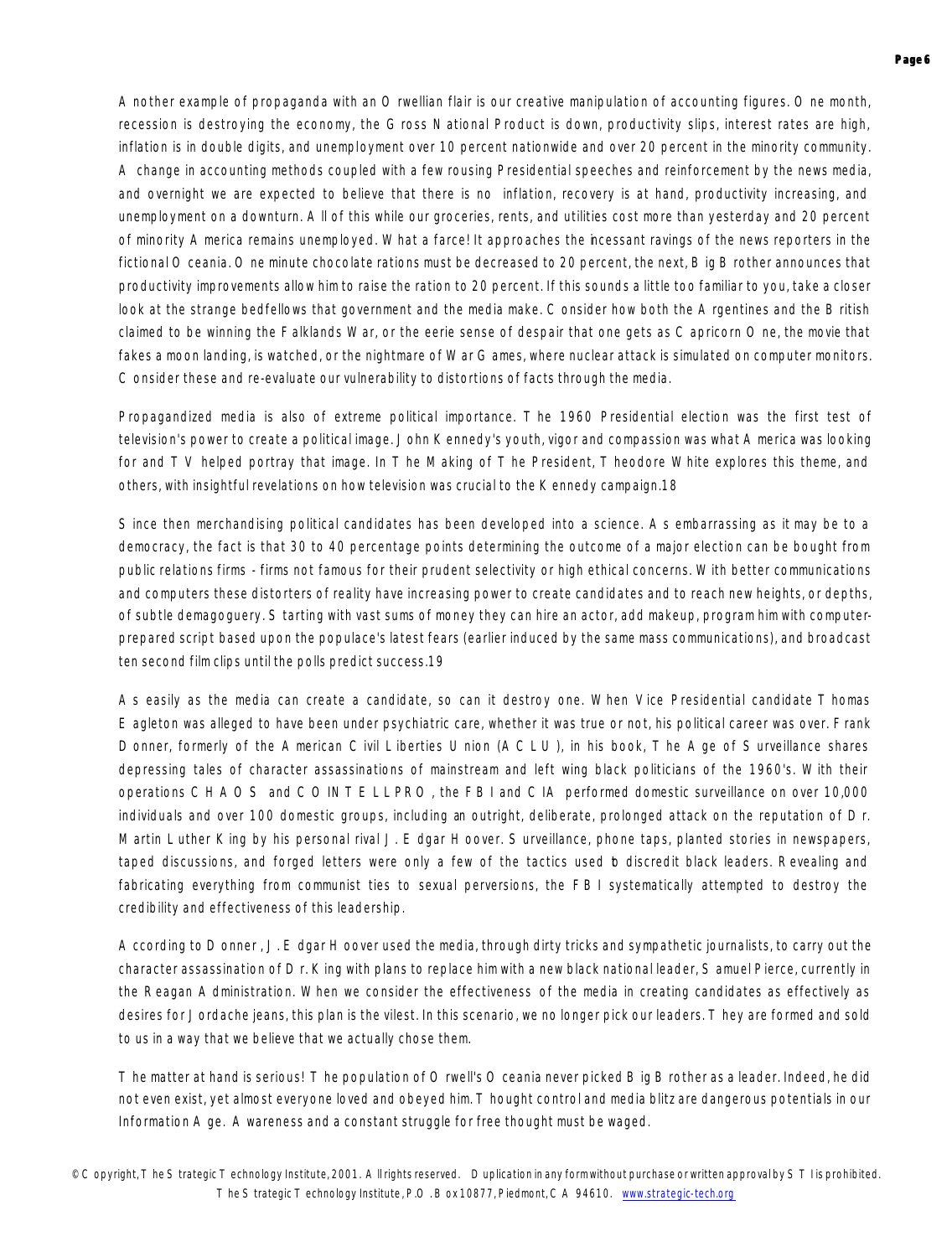We must know that the trite being broadcast on TV or radio's "Rap Music" can be entertaining, yet mentally stultifying. Knowledge of two-way cable TV and its potential to not only send you a signal but also become like Orwell's telescreens by sending a signal to a master console from a built-in camera, allowing direct monitoring of your home, is crucial. Monitoring of which channel a television is tuned is as simple as pointing a device at your home antenna or storing your cable selections in a database for future review by say, the Moral Majority.15

Surveillance alone is not the problem. It is surveillance and the means to reinforce, through force or fraud, the propagandized reality that threatens our freedom. Persuasion-by-association where the viewer is constantly bombarded with direct links between his or her deepest desires and the message being given is only a precursor of things to come.2 Subliminal projection, where short messages, too short to be visually recognized, are interspersed between frames of a television film are also possible. The viewer's mind picks up the suggested message while the consciousness ignores it.2

Finally, we must beware the hidden potential of biocomps. Revolutions in computer technology and bioengineering have produced the potential for developing and implanting in the brain miniature computers made from organic molecules that may even reproduce and assemble themselves.21 Therefore, biocomps (for Biological Computers) pose the hope of advancing continuous medical monitoring of bodily functions and early warning of problems. This all sounds marvelous - the very thing society needs. But there are problems. It would be easy for a biocomp, instead of informing 'Your blood pressure is up to 190, please lie down,' to say 'You will vote for General X in our free and fair national elections, otherwise you will suffer a headache so severe as to make you wish you had never been born,' as outlined by Chris Morgan, author of Future Man. With all biocomps connected by radio control it would not be an empty threat. Citizens with biocomps could become slaves of the state. Particular actions could be demanded or prohibited. Like Nineteen Eighty-Four's Thought Police, thoughts of treason might be picked up and the thinker punished, perhaps by being made to inflict selftorture. A central monitoring department could notice any crimes, even minor infringements. Not only would Big Brother be watching but his reactions would be swifter and his control more far reaching than George Orwell ever imagined.22 Under Morgan's scenario, The Party's goal would be met: reality would exist only in the mind and at the discretion of The Party.

High-tech America would fare well to take heed of Orwell's novel. Society's most powerless and vulnerable need to take special precautions to protect the only realm in which we are free -- our minds.

*Of intellectual virtue it is impossible to have too much, for our reasons are the best and most divine element in us.*

**Aristotle** 

*This article was originally developed and presented at Xavier University as part of The Institute: Orwell's World or Ours; Cincinnati, Ohio; June 16, 1983. It is also an excerpt from earlier publications by Blake L. White protected under US copyright TX 169-139.*

*Blake White is the Founder & President of the Strategic Technology Institute, a San Francisco Bay Area network of management consultants and futurists. STI provides technology assessment consulting, corporate development services, and o nline publishing with a focus on the business and societal implications of emerging technologies. He is also the publisher of Quantum Leap, the journal and newsletter of the Strategic Technology Institute and is the author of The Technology Assessment Process: A Strategic Framework for Managing Technical Innovation*, published *by Greenwood Press.*